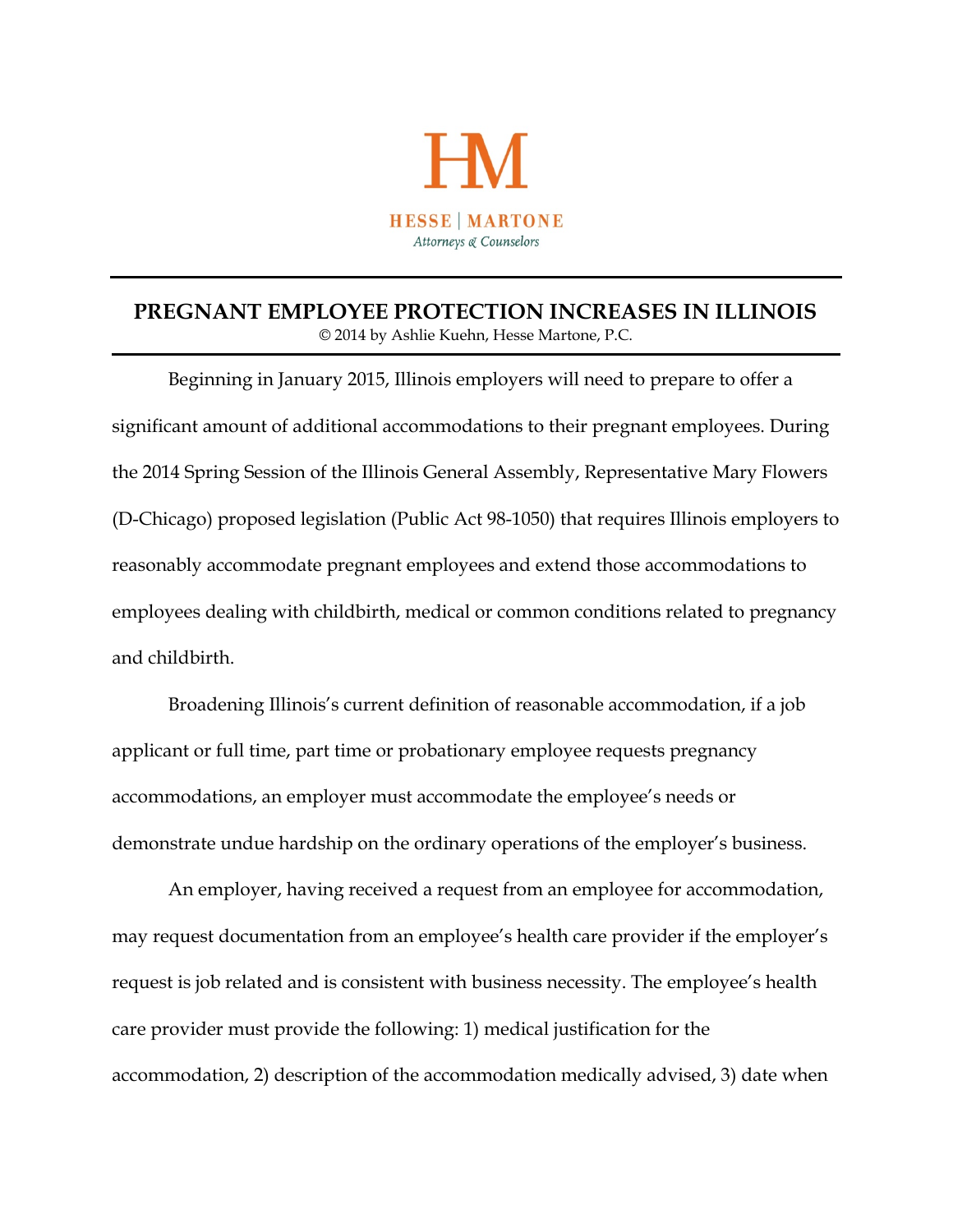medically advised to provide the accommodation and 4) probable duration needed for the accommodation. The employee owns the duty to provide their health care provider's information to their employer. An employee cannot be requested to take any sort of leave from her job if a reasonable accommodation can be made.

The accommodations approved include:

- 1. More frequent bathroom breaks
- 2. Periodic rest
- 3. Private, non-bathroom space for breast feeding/pumping
- 4. Seating
- 5. Relief from manual labor
- 6. Light duty
- 7. Temporary transfer to a less hazardous position
- 8. Modified work schedule
- 9. Reassignment to a vacant position.

An employer may deny accommodation only if such accommodation would impose undue hardship on the employer's business. The public act defines undue hardship as "prohibitively expensive or disruptive" considering the following elements:

- 1. Nature and cost of accommodation
- 2. Overall financial resources of the facility/facilities involved
- 3. Impact on facility
- 4. Financial resources of employer
- 5. Size of the business.